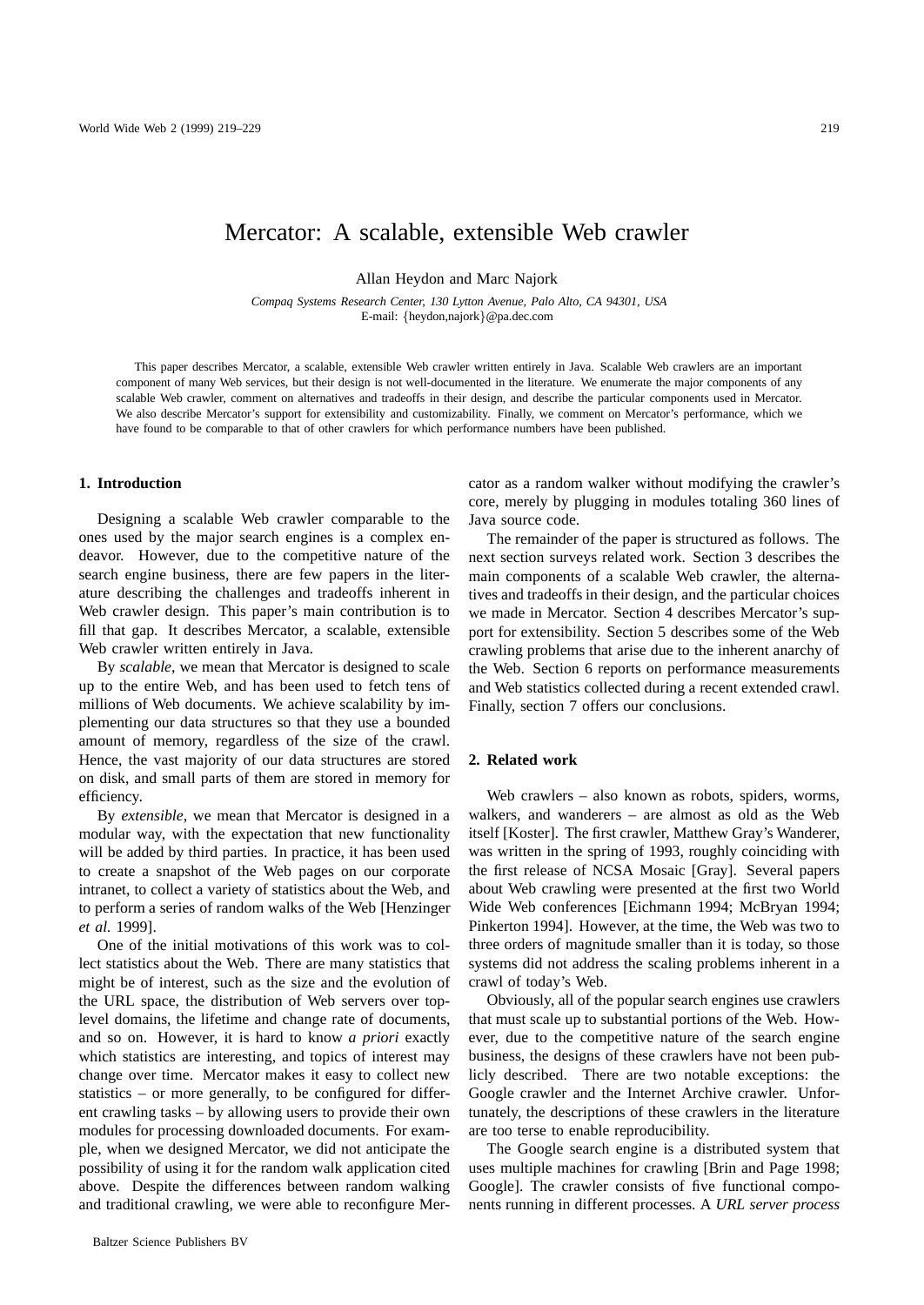reads URLs out of a file and forwards them to multiple crawler processes. Each *crawler process* runs on a different machine, is single-threaded, and uses asynchronous I/O to fetch data from up to 300 Web servers in parallel. The crawlers transmit downloaded pages to a single *StoreServer process*, which compresses the pages and stores them to disk. The pages are then read back from disk by an *indexer process*, which extracts links from HTML pages and saves them to a different disk file. A *URL resolver process* reads the link file, derelativizes the URLs contained therein, and saves the absolute URLs to the disk file that is read by the URL server. Typically, three to four crawler machines are used, so the entire system requires between four and eight machines.

The Internet Archive also uses multiple machines to crawl the Web [Burner 1977; InternetArchive]. Each crawler process is assigned up to 64 sites to crawl, and no site is assigned to more than one crawler. Each singlethreaded crawler process reads a list of seed URLs for its assigned sites from disk into per-site queues, and then uses asynchronous I/O to fetch pages from these queues in parallel. Once a page is downloaded, the crawler extracts the links contained in it. If a link refers to the site of the page it was contained in, it is added to the appropriate site queue; otherwise it is logged to disk. Periodically, a batch process merges these logged "cross-site" URLs into the site-specific seed sets, filtering out duplicates in the process.

In the area of extensible Web crawlers, Miller and Bharat's SPHINX system [Miller and Bharat 1998] provides some of the same customizability features as Mercator. In particular, it provides a mechanism for limiting which pages are crawled, and it allows customized document processing code to be written. However, SPHINX is targeted towards site-specific crawling, and therefore is not designed to be scalable.

#### **3. Architecture of a scalable Web crawler**

The basic algorithm executed by any Web crawler takes a list of *seed URLs* as its input and repeatedly executes the following steps. Remove a URL from the URL list, determine the IP address of its host name, download the corresponding document, and extract any links contained in it. For each of the extracted links, ensure that it is an absolute URL (derelativizing it if necessary), and add it to the list of URLs to download, provided it has not been encountered before. If desired, process the downloaded document in other ways (e.g., index its content). This basic algorithm requires a number of functional components:

- a component (called the *URL frontier*) for storing the list of URLs to download,
- a component for resolving host names into IP addresses,
- a component for downloading documents using the HTTP protocol,
- a component for extracting links from HTML documents, and
- a component for determining whether a URL has been encountered before.

This section describes how Mercator refines this basic algorithm, and the particular implementations we chose for the various components. Where appropriate, we comment on design alternatives and the tradeoffs between them.

### *3.1. Mercator's components*

Figure 1 shows Mercator's main components. Crawling is performed by multiple worker threads, typically numbering in the hundreds. Each worker repeatedly performs the steps needed to download and process a document. The first step of this loop  $\bullet$  is to remove an absolute URL from the shared URL frontier for downloading.



Figure 1. Mercator's main components.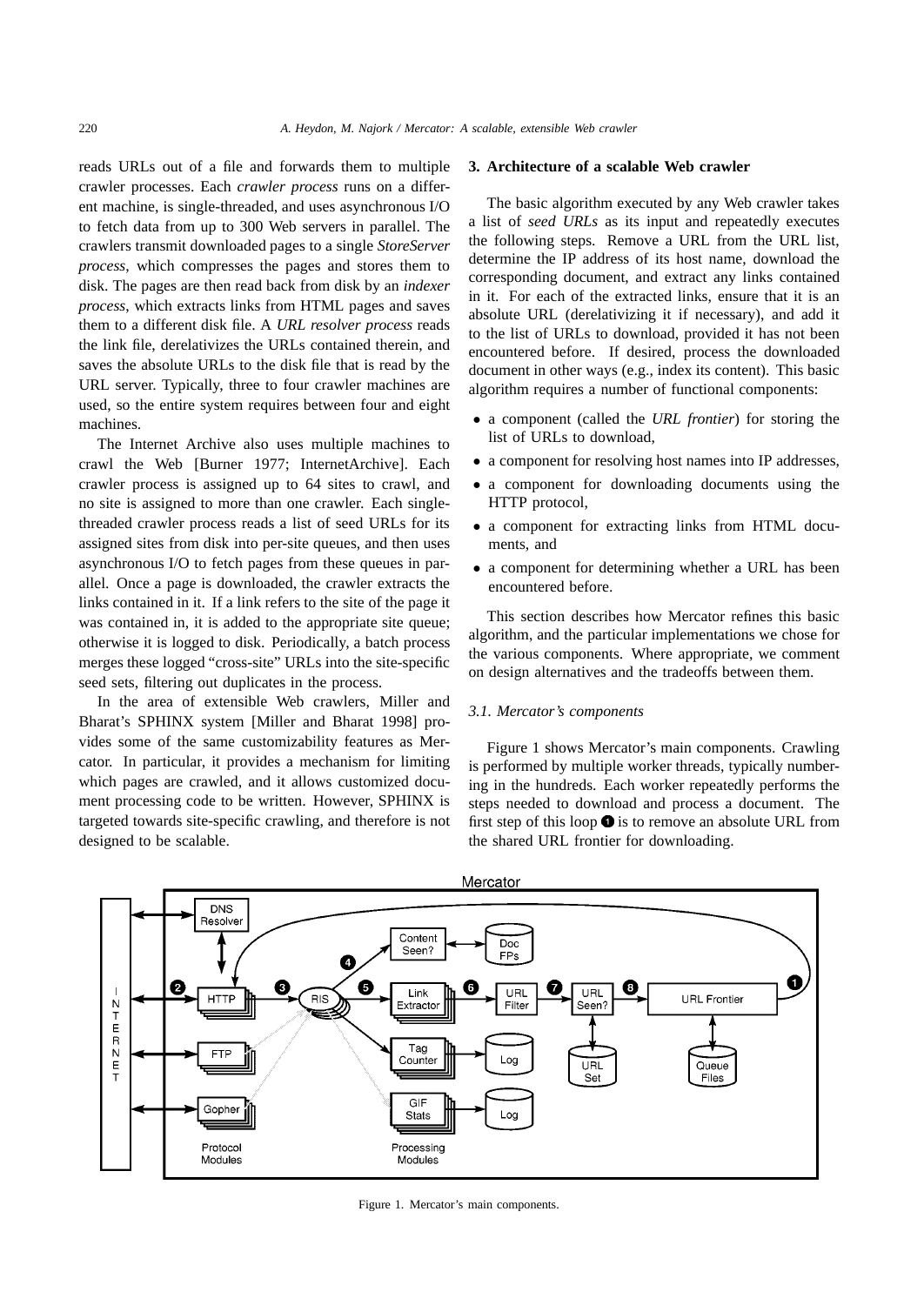An absolute URL begins with a *scheme* (e.g., "http"), which identifies the network protocol that should be used to download it. In Mercator, these network protocols are implemented by *protocol modules*. The protocol modules to be used in a crawl are specified in a user-supplied configuration file, and are dynamically loaded at the start of the crawl. The default configuration includes protocol modules for HTTP, FTP, and Gopher. As suggested by the tiling of the protocol modules in figure 1, there is a separate instance of each protocol module per thread, which allows each thread to access local data without any synchronization.

Based on the URL's scheme, the worker selects the appropriate protocol module for downloading the document. It then invokes the protocol module's *fetch* method, which downloads the document from the Internet  $\Theta$  into a perthread *RewindInputStream*  $\bullet$  (or RIS for short). A RIS is an I/O abstraction that is initialized from an arbitrary input stream, and that subsequently allows that stream's contents to be re-read multiple times.

Once the document has been written to the RIS, the worker thread invokes the *content-seen test* to determine whether this document (associated with a different URL) has been seen before  $\bullet$ . If so, the document is not processed any further, and the worker thread removes the next URL from the frontier.

Every downloaded document has an associated MIME type. In addition to associating schemes with protocol modules, a Mercator configuration file also associates MIME types with one or more *processing modules*. A processing module is an abstraction for processing downloaded documents, for instance extracting links from HTML pages, counting the tags found in HTML pages, or collecting statistics about GIF images. Like protocol modules, there is a separate instance of each processing module per thread. In general, processing modules may have side-effects on the state of the crawler, as well as on their own internal state.

Based on the downloaded document's MIME type, the worker invokes the *process* method of each processing module associated with that MIME type  $\bullet$ . For example, the Link Extractor and Tag Counter processing modules in figure 1 are used for text/html documents, and the GIF Stats module is used for image/gif documents.

By default, a processing module for extracting links is associated with the MIME type text/html. The *process* method of this module extracts all links from an HTML page. Each link is converted into an absolute URL, and tested against a user-supplied *URL filter* to determine if it should be downloaded  $\bullet$ . If the URL passes the filter, the worker performs the *URL-seen test*  $\bullet$ , which checks if the URL has been seen before, namely, if it is in the URL frontier or has already been downloaded. If the URL is new, it is added to the frontier  $\bullet$ .

The above description omits several important implementation details. Designing data structures that can efficiently handle hundreds of millions of entries poses many engineering challenges. Central to these concerns is the need to balance memory use and performance. In the remainder of this section, we describe how we address this time-space tradeoff in several of Mercator's main data structures.

### *3.2. The URL frontier*

The URL frontier is the data structure that contains all the URLs that remain to be downloaded. Most crawlers work by performing a breath-first traversal of the Web, starting from the pages in the seed set. Such traversals are easily implemented by using a FIFO queue.

In a standard FIFO queue, elements are dequeued in the order they were enqueued. In the context of Web crawling, however, matters are complicated by the fact that it is considered socially unacceptable to have multiple HTTP requests pending to the same server. If multiple requests are to be made in parallel, the queue's *remove* operation should not simply return the head of the queue, but rather a URL close to the head whose host has no outstanding request.

To implement this politeness constraint, the default version of Mercator's URL frontier is actually implemented by a collection of distinct FIFO subqueues. There are two important aspects to how URLs are added to and removed from these queues. First, there is one FIFO subqueue per worker thread. That is, each worker thread removes URLs from exactly one of the FIFO subqueues. Second, when a new URL is added, the FIFO subqueue in which it is placed is determined by the URL's canonical host name. Together, these two points imply that at most one worker thread will download documents from a given Web server. This design prevents Mercator from overloading a Web server, which could otherwise become a bottleneck of the crawl.

In actual World Wide Web crawls, the size of the crawl's frontier numbers in the hundreds of millions of URLs. Hence, the majority of the URLs must be stored on disk. To amortize the cost of reading from and writing to disk, our FIFO subqueue implementation maintains fixed-size enqueue and dequeue buffers in memory; our current implementation uses buffers that can hold 600 URLs each.

As described in section 4 below, the URL frontier is one of Mercator's "pluggable" components, meaning that it can easily be replaced by other implementations. For example, one could implement a URL frontier that uses a ranking of URL importance (such as the PageRank metric [Brin and Page 1998]) to order URLs in the frontier set. Cho, Garcia-Molina, and Page have performed simulated crawls showing that such ordering can improve crawling effectiveness [Cho *et al.* 1998].

### *3.3. The HTTP protocol module*

The purpose of a protocol module is to fetch the document corresponding to a given URL using the appropriate network protocol. Network protocols supported by Mercator include HTTP, FTP, and Gopher.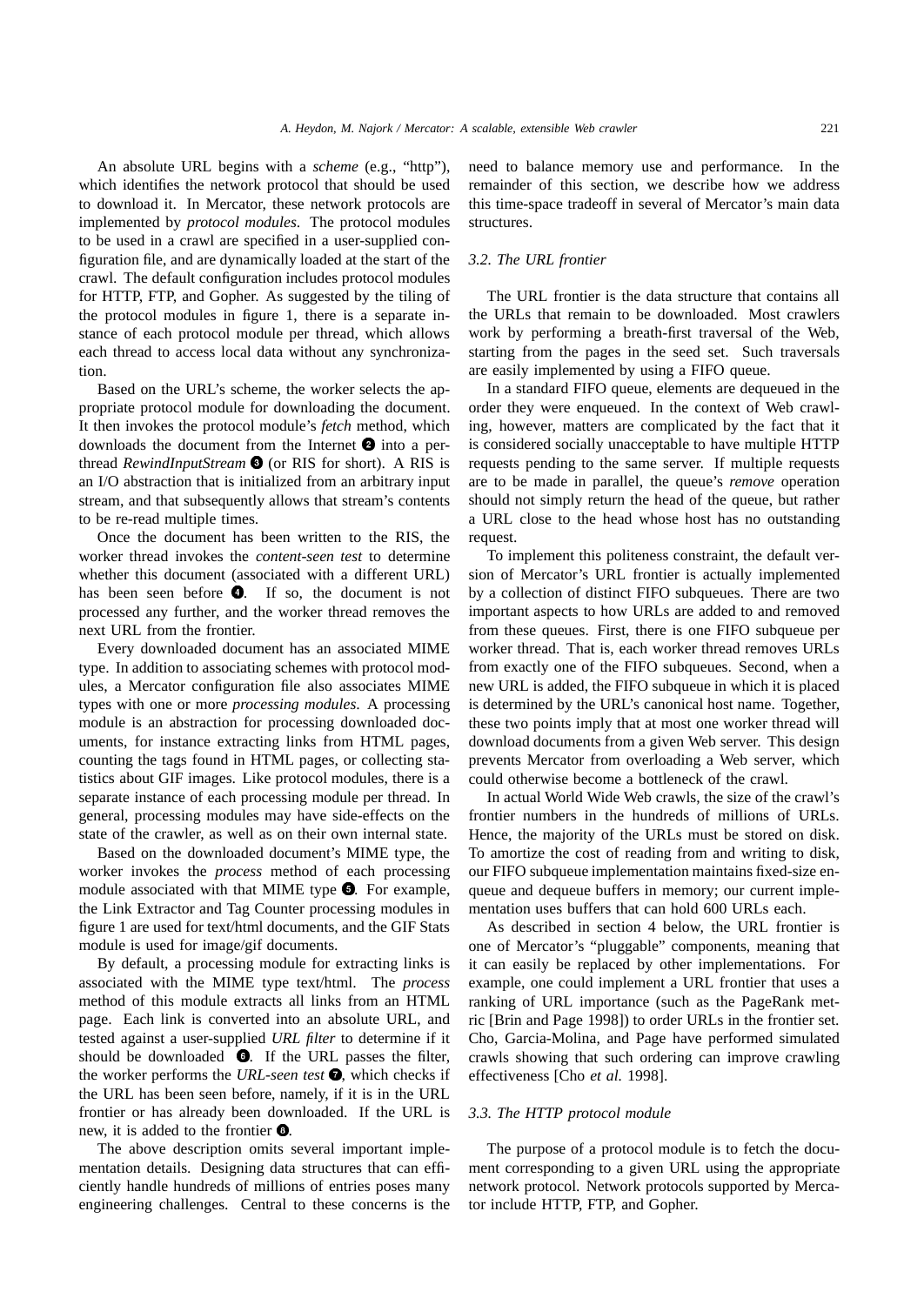Courteous Web crawlers implement the Robots Exclusion Protocol, which allows Web masters to declare parts of their sites off limits to crawlers [RobotsExclusion]. The Robots Exclusion Protocol requires a Web crawler to fetch a special document containing these declarations from a Web site before downloading any real content from it. To avoid downloading this file on every request, Mercator's HTTP protocol module maintains a fixed-sized cache mapping host names to their robots exclusion rules. By default, the cache is limited to  $2^{18}$  entries, and uses an LRU replacement strategy.

Our initial HTTP protocol module used the HTTP support provided by the JDK 1.1 Java class libraries. However, we soon discovered that this implementation did not allow us to specify any timeout values on HTTP connections, so a malicious Web server could cause a worker thread to hang indefinitely. Also, the JDK implementation was not particularly efficient. Therefore, we wrote our own "lean and mean" HTTP protocol module; its requests time out after 1 minute, and it has minimal synchronization and allocation overhead.

### *3.4. Rewind input stream*

Mercator's design allows the same document to be processed by multiple processing modules. To avoid reading a document over the network multiple times, we cache the document locally using an abstraction called a *Rewind-InputStream* (RIS).

A RIS is an input stream with an *open* method that reads and caches the entire contents of a supplied input stream (such as the input stream associated with a socket). A RIS caches small documents (64 KB or less) entirely in memory, while larger documents are temporarily written to a backing file. The RIS constructor allows a client to specify an upper limit on the size of the backing file as a safeguard against malicious Web servers that might return documents of unbounded size. By default, Mercator sets this limit to 1 MB. In addition to the functionality provided by normal input streams, a RIS also provides a method for rewinding its position to the beginning of the stream, and various lexing methods that make it easy to build MIME-type-specific parsers.

Each worker thread has an associated RIS, which it reuses from document to document. After removing a URL from the frontier, a worker passes that URL to the appropriate protocol module, which initializes the RIS from a network connection to contain the document's contents. The worker then passes the RIS to all relevant processing modules, rewinding the stream before each module is invoked.

#### *3.5. Content-seen test*

Many documents on the Web are available under multiple, different URLs. There are also many cases in which documents are mirrored on multiple servers. Both of these effects will cause any Web crawler to download the same document contents multiple times. To prevent processing a document more than once, a Web crawler may wish to perform a *content-seen test* to decide if the document has already been processed. Using a content-seen test makes it possible to suppress link extraction from mirrored pages, which may result in a significant reduction in the number of pages that need to be downloaded (section 5 below elaborates on these points). Mercator includes just such a content-seen test, which also offers the side benefit of allowing us to keep statistics about the fraction of downloaded documents that are duplicates of pages that have already been downloaded.

The content-seen test would be prohibitively expensive in both space and time if we saved the complete contents of every downloaded document. Instead, we maintain a data structure called the *document fingerprint set* that stores a 64-bit checksum of the contents of each downloaded document. We compute the checksum using Broder's implementation [Broder 1993] of Rabin's fingerprinting algorithm [Rabin 1981]. Fingerprints offer provably strong probabilistic guarantees that two different strings will not have the same fingerprint. Other checksum algorithms, such as MD5 and SHA, do not offer such provable guarantees, and are also more expensive to compute than fingerprints.

When crawling the entire Web, the document fingerprint set will obviously be too large to be stored entirely in memory. Unfortunately, there is very little locality in the requests made on the document fingerprint set, so caching such requests has little benefit. We therefore maintain two independent sets of fingerprints: a small hash table kept in memory, and a large sorted list kept in a single disk file.

The content-seen test first checks if the fingerprint is contained in the in-memory table. If not, it has to check if the fingerprint resides in the disk file. To avoid multiple disk seeks and reads per disk search, Mercator performs an interpolated binary search of an in-memory index of the disk file to identify the disk block on which the fingerprint would reside if it were present. It then searches the appropriate disk block, again using interpolated binary search. We use a buffered variant of Java's random access files, which guarantees that searching through one disk block causes at most two kernel calls (one *seek* and one *read*). We use a customized data structure instead of a more generic data structure such as a B-tree because of this guarantee. It is worth noting that Mercator's ability to be dynamically configured (see section 4 below) would easily allow someone to replace our implementation with a different one based on B-trees.

When a new fingerprint is added to the document fingerprint set, it is added to the in-memory table. When this table fills up, its contents are merged with the fingerprints on disk, at which time the in-memory index of the disk file is updated as well. To guard against races, we use a readers-writer lock that controls access to the disk file. Threads must hold a read share of the lock while reading from the file, and must hold the write lock while writing to it.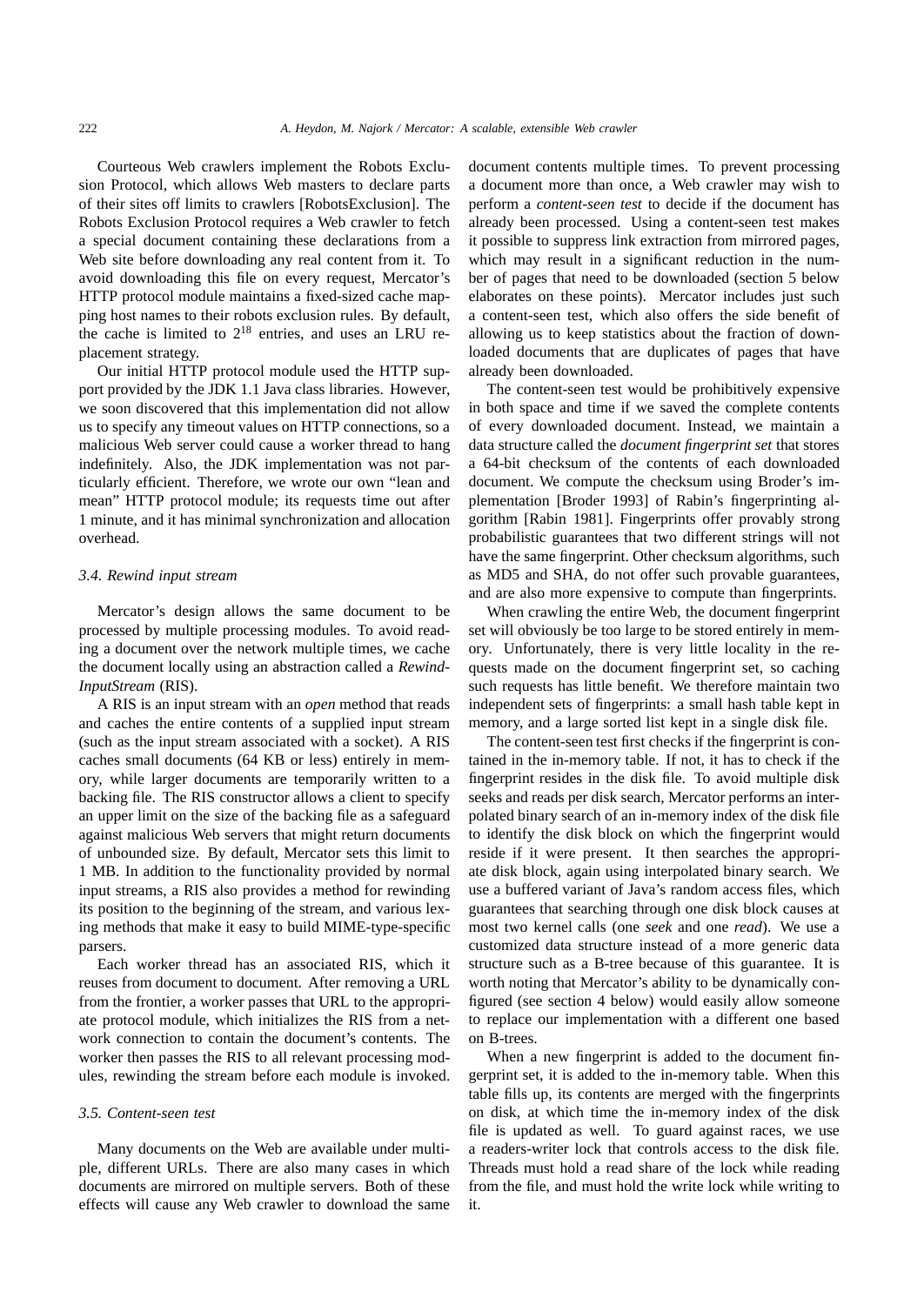### *3.6. URL filters*

The URL filtering mechanism provides a customizable way to control the set of URLs that are downloaded. Before adding a URL to the frontier, the worker thread consults the user-supplied URL filter. The URL filter class has a single *crawl* method that takes a URL and returns a boolean value indicating whether or not to crawl that URL. Mercator includes a collection of different URL filter subclasses that provide facilities for restricting URLs by domain, prefix, or protocol type, and for computing the conjunction, disjunction, or negation of other filters. Users may also supply their own custom URL filters, which are dynamically loaded at start-up.

### *3.7. Domain name resolution*

Before contacting a Web server, a Web crawler must use the Domain Name Service (DNS) to map the Web server's host name into an IP address. DNS name resolution is a well-documented bottleneck of most Web crawlers. This bottleneck is exacerbated in any crawler, like Mercator or the Internet Archive crawler, that uses DNS to canonicalize the host names of newly discovered URLs before performing the URL-seen test on them.

We tried to alleviate the DNS bottleneck by caching DNS results, but that was only partially effective. After some probing, we discovered that the Java interface to DNS lookups is synchronized. Further investigation revealed that the DNS interface on most flavors of Unix (i.e., the *gethostbyname* function provided as part of the Berkeley Internet Name Domain (BIND) distribution [BIND]) is also synchronized. This meant that only one DNS request on an uncached name could be outstanding at once. The cache miss rate is high enough that this limitation causes a bottleneck.

To work around these problems, we wrote our own multi-threaded DNS resolver class and integrated it into Mercator. The resolver forwards DNS requests to a local name server, which does the actual work of contacting the authoritative server for each query. Because multiple requests can be made in parallel, our resolver can resolve host names much more rapidly than either the Java or Unix resolvers.

This change led to a significant crawling speedup. Before making the change, performing DNS lookups accounted for 87% of each thread's elapsed time. Using our custom resolver reduced that elapsed time to 25%. (Note that the actual number of CPU cycles spent on DNS resolution is extremely low. Most of the elapsed time is spent waiting on remote DNS servers.) Moreover, because our resolver can perform resolutions in parallel, DNS is no longer a bottleneck; if it were, we would simply increase the number of worker threads.

# *3.8. URL-seen test*

In the course of extracting links, any Web crawler will encounter multiple links to the same document. To avoid downloading and processing a document multiple times, a URL-seen test must be performed on each extracted link before adding it to the URL frontier. (An alternative design would be to instead perform the URL-seen test when the URL is removed from the frontier, but this approach would result in a much larger frontier.)

To perform the URL-seen test, we store all of the URLs seen by Mercator in canonical form in a large table called the *URL set*. Again, there are too many entries for them all to fit in memory, so like the document fingerprint set, the URL set is stored mostly on disk.

To save space, we do not store the textual representation of each URL in the URL set, but rather a fixed-sized checksum. Unlike the fingerprints presented to the content-seen test's document fingerprint set, the stream of URLs tested against the URL set has a non-trivial amount of locality. To reduce the number of operations on the backing disk file, we therefore keep an in-memory cache of popular URLs. The intuition for this cache is that links to some URLs are quite common, so caching the popular ones in memory will lead to a high in-memory hit rate.

In fact, using an in-memory cache of  $2^{18}$  entries and the LRU-like clock replacement policy, we achieve an overall hit rate on the in-memory cache of 66.2%, and a hit rate of 9.5% on the table of recently-added URLs, for a net hit rate of 75.7%. Moreover, of the 24.3% of requests that miss in both the cache of popular URLs and the table of recently-added URLs, about 1/3 produce hits on the buffer in our random access file implementation, which also resides in user-space. The net result of all this buffering is that each membership test we perform on the URL set results in an average of 0.16 *seek* and 0.17 *read* kernel calls (some fraction of which are served out of the kernel's file system buffers). So, each URL set membership test induces one-sixth as many kernel calls as a membership test on the document fingerprint set. These savings are purely due to the amount of URL locality (i.e., repetition of popular URLs) inherent in the stream of URLs encountered during a crawl.

However, due to the prevalence of relative URLs in Web pages, there is a second form of locality in the stream of discovered URLs, namely, host name locality. Host name locality arises because many links found in Web pages are to different documents on the same server. Unfortunately, computing a URL's checksum by simply fingerprinting its textual representation would cause this locality to be lost. To preserve the locality, we compute the checksum of a URL by merging two independent fingerprints: one of the URL's host name, and the other of the complete URL. These two fingerprints are merged so that the high-order bits of the checksum derive from the host name fingerprint. As a result, checksums for URLs with the same host component are numerically close together. So, the host name locality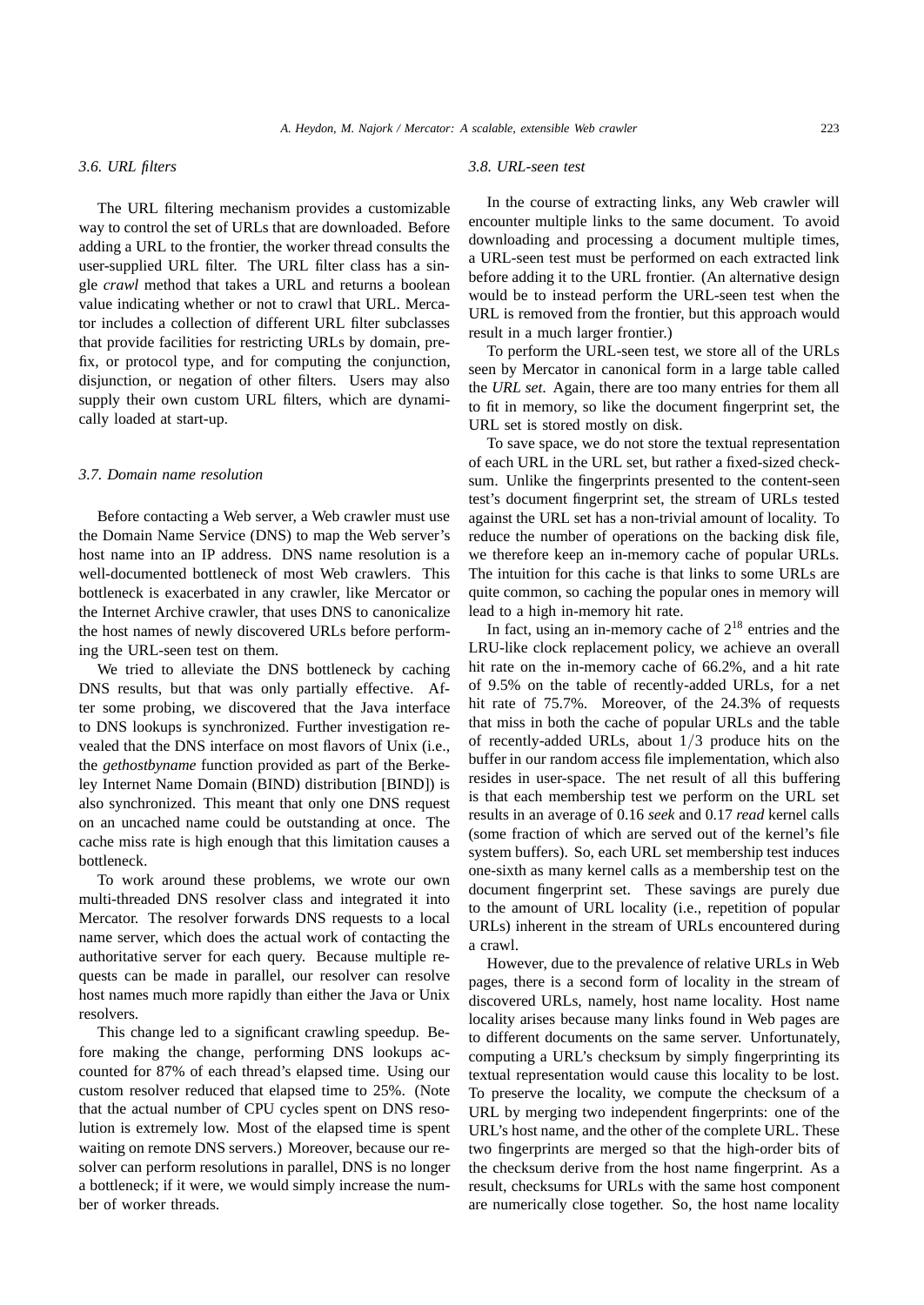in the stream of URLs translates into access locality on the URL set's backing disk file, thereby allowing the kernel's file system buffers to service read requests from memory more often. On extended crawls in which the size of the URL set's backing disk file significantly exceeds the size of the kernel's file system buffers, this technique results in a significant reduction in disk load, and hence, in a significant performance improvement.

The Internet Archive crawler implements the URL-seen test using a different data structure called a *bloom filter* [Bloom 1970]. A bloom filter is a probabilistic data structure for set membership testing that may yield false positives. The set is represented by a large bit vector. An element is added to the set by computing  $n$  hash functions of the element and setting the corresponding bits. An element is deemed to be in the set if the bits at all  $n$  of the element's hash locations are set. Hence, a document may incorrectly be deemed to be in the set, but false negatives are not possible.

The disadvantage to using a bloom filter for the URLseen test is that each false positive will cause the URL not to be added to the frontier, and therefore the document will never be downloaded. The chance of a false positive can be reduced by making the bit vector larger. The Internet Archive crawler uses 10 hash functions and a separate 32 KB bit vector for each of the sites currently being crawled. For the batch phase in which non-local URLs are merged, a much larger 2 GB bit vector is used. As the Web grows, the batch process will have to be run on a machine with larger amounts of memory, or disk-based data structures will have to be used. By contrast, our URL-seen test does not admit false positives, and it uses a bounded amount of memory, regardless of the size of the Web.

# *3.9. Synchronous vs. asynchronous I/O*

Both the Google and Internet Archive crawlers use single-threaded crawling processes and asynchronous I/O to perform multiple downloads in parallel. In contrast, Mercator uses a multi-threaded process in which each thread performs synchronous I/O. These two techniques are different means for achieving the same effect.

The main advantage to using multiple threads and synchronous I/O is that it leads to a much simpler program structure. Switching between threads of control is left to the operating system's thread scheduler, rather than having to be coded in the user program. The sequence of tasks executed by each worker thread is much more straightforward and self-evident.

One strength of the Google and the Internet Archive crawlers is that they are designed from the ground up to scale to multiple machines. However, whether a crawler is distributed or not is orthogonal to the choice between synchronous and asynchronous I/O. It would not be too difficult to adapt Mercator to run on multiple machines, while still using synchronous I/O and multiple threads within each process.

#### *3.10. Checkpointing*

A crawl of the entire Web takes weeks to complete. To guard against failures, Mercator writes regular snapshots of its state to disk. These snapshots are orthogonal to Mercator's other disk-based data structures. An interrupted or aborted crawl can easily be restarted from the latest checkpoint.

We define a general checkpointing interface that is implemented by the Mercator classes constituting the crawler core. User-supplied protocol or processing modules are also required to implement the checkpointing interface.

Checkpoints are coordinated using a global readerswriter lock. Each worker thread acquires a read share of the lock while processing a downloaded document. At regular intervals, typically once a day, Mercator's main thread acquires the write lock, so it is guaranteed to be running in isolation. Once it has acquired the lock, the main thread arranges for the checkpoint methods to be called on Mercator's core classes and all user-supplied modules.

#### **4. Extensibility**

As mentioned previously, Mercator is an extensible crawler. In practice, this means two things. First, Mercator can be extended with new functionality. For example, new protocol modules may be provided for fetching documents according to different network protocols, or new processing modules may be provided for processing downloaded documents in customized ways. Second, Mercator can easily be reconfigured to use different versions of most of its major components. In particular, different versions of the URL frontier (section 3.2), document fingerprint set (section 3.5), URL filter (section 3.6), and URL set (section 3.8) may all be dynamically "plugged into" the crawler. In fact, we have written multiple versions of each of these components, which we employ for different crawling tasks.

Making an extensible system such as Mercator requires three ingredients:

- The interface to each of the system's components must be well-specified. In Mercator, the interface to each component is defined by an *abstract* class, some of whose methods are also *abstract*. Any component implementation is required to be a subclass of this abstract class that provides implementations for the abstract methods.
- A mechanism must exist for specifying how the crawler is to be configured from its various components. In Mercator, this is done by supplying a *configuration file* to the crawler when it starts up. Among other things, the configuration file specifies which additional protocol and processing modules should be used, as well as the concrete implementation to use for each of the crawler's "pluggable" components. When Mercator is started, it reads the configuration file, uses Java's dynamic class loading feature to dynamically instantiate the necessary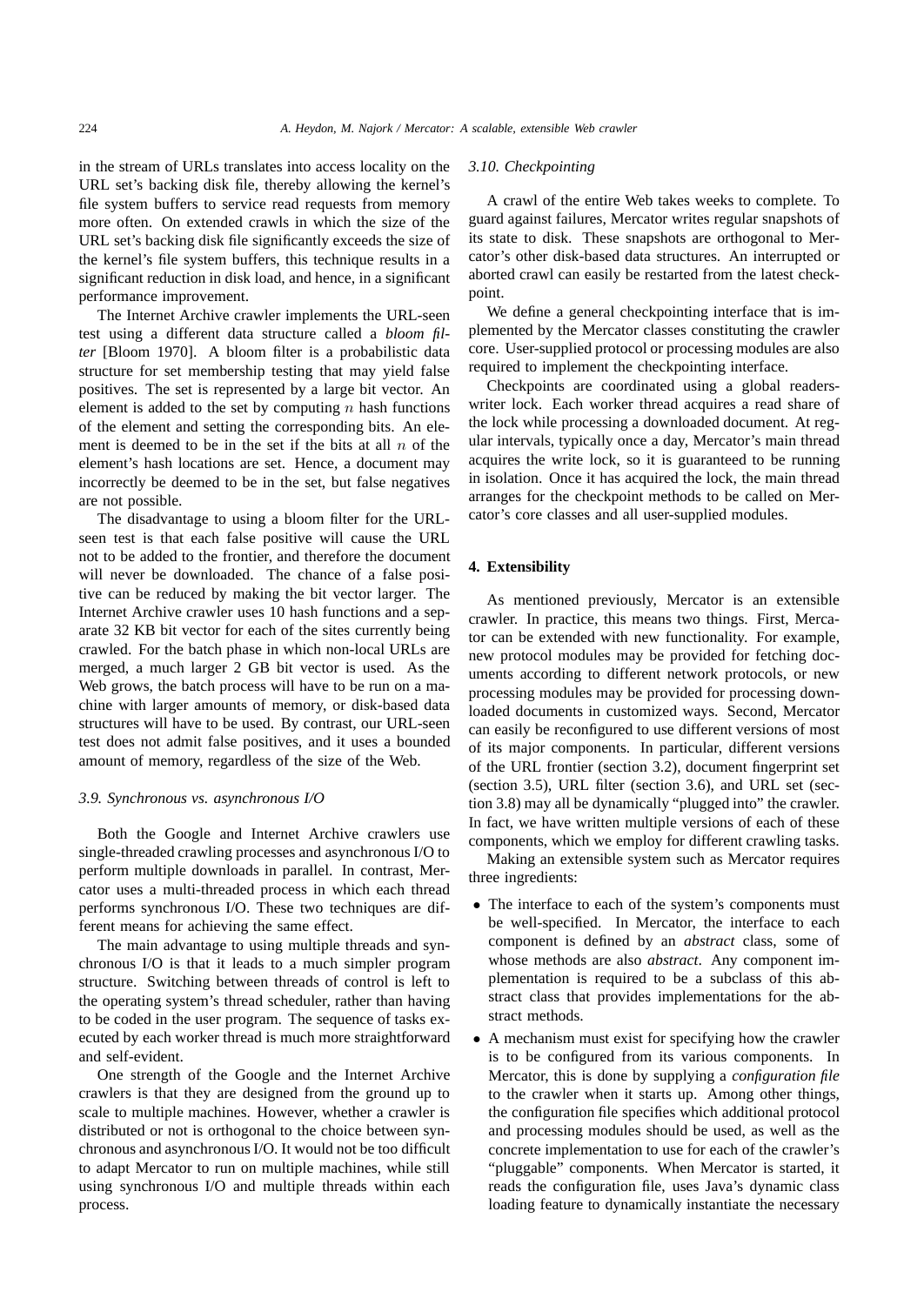components, plugs these instances into the appropriate places in the crawler core's data structures, and then begins the crawl. Suitable defaults are defined for all components.

• Sufficient infrastructure must exist to make it easy to write new components. In Mercator, this infrastructure consists of a rich set of utility libraries together with a set of existing pluggable components. An object-oriented language such as Java makes it easy to construct a new component by subclassing an existing component and overriding some of its methods. For example, our colleague Mark Manasse needed information about the distribution of HTTP 401 return codes across Web servers. He was able to obtain this data by subclassing Mercator's default HTTP protocol component, and by using one of our standard histogram classes to maintain the statistics. As a result, his custom HTTP protocol component required only 58 lines of Java source code.

To demonstrate Mercator's extensibility, we now describe some of the extensions we have written.

### *4.1. Protocol and processing modules*

By default, Mercator will crawl the Web by fetching documents using the HTTP protocol, extracting links from documents of type text/html. However, aside from extracting links, it does not process the documents in any way. To fetch documents using additional protocols or to process the documents once they are fetched, new protocol and processing modules must be supplied.

The abstract *Protocol* class includes only two methods. The *fetch* method downloads the document corresponding to a given URL, and the *newURL* method parses a given string, returning a structured *URL* object. The latter method is necessary because URL syntax varies from protocol to protocol. In addition to the HTTP protocol module, we have also written protocol modules for fetching documents using the FTP and Gopher protocols.

The abstract *Analyzer* class is the superclass for all processing modules. It defines a single *process* method. This method is responsible for reading the document and processing it appropriately. The method may make method calls on other parts of the crawler (e.g., to add newly discovered URLs to the frontier). Analyzers often keep private state or write data to the disk.

We have written a variety of different *Analyzer* subclasses. Some of these analyzers keep statistics, such as our *GifStats* and *TagCounter* subtypes. Other processing modules simply write the contents of each downloaded document to disk. Our colleague Raymie Stata has written such a module; the files it writes are in a form suitable to be read by the AltaVista indexing software. As another experiment, we wrote a *WebLinter* processing module that runs the *Weblint* program on each downloaded HTML page to check it for errors, logging all discovered errors to a file. These processing modules range in size from 70 to

270 lines of Java code, including comments; the majority are less than 100 lines long.

#### *4.2. Alternative URL frontier implementation*

In section 3.2, we described one implementation of the URL frontier data structure. However, when we ran that implementation on a crawl of our corporate intranet, we discovered that it had the drawback that multiple hosts might be assigned to the same worker thread, while other threads were left idle. This situation is more likely to occur on an intranet because intranets typically contain a substantially smaller number of hosts than the internet at large.

To restore the parallelism lost by our initial URL frontier implementation, we wrote an alternative URL frontier component that dynamically assigns hosts to worker threads. Like our initial implementation, the second version guarantees that at most one worker thread will download documents from any given Web server at once; moreover, it maximizes the number of busy worker threads within the limits of this guarantee. In particular, all worker threads will be busy so long as the number of different hosts in the frontier is at least the number of worker threads. The second version is well-suited to host-limited crawls (such as intranet crawls), while the initial version is preferable for internet crawls, since it does not have the overheads required by the second version to maintain a dynamic mapping from host names to worker threads.

### *4.3. Configuring Mercator as a random walker*

We have used Mercator to perform random walks of the Web in order to gather a sample of Web pages; the sampled pages were used to measure the quality of search engines [Henzinger *et al.* 1999]. A random walk starts at a random page taken from a set of seeds. The next page to fetch is selected by choosing a random link from the current page. The process continues until it arrives at a page with no links, at which time the walk is restarted from a new random seed page. The seed set is dynamically extended by the newly discovered pages, and cycles are broken by performing random restarts every so often.

Performing a random walk of the Web is quite different from an ordinary crawl for two reasons. First, a page may be revisited multiple times during the course of a random walk. Second, only one link is followed each time a page is visited. In order to support random walking, we wrote a new URL frontier class that does not maintain a set of all added URLs, but instead records only the URLs discovered on each thread's most recently fetched page. Its *remove* method selects one of these URLs at random and returns it. To allow pages to be processed multiple times, we also replaced the document fingerprint set by a new version that never rejects documents as already having been seen. Finally, we subclassed the default *LinkExtractor* class to perform extra logging. The new classes are "plugged into" the crawler core at runtime using the extension mechanism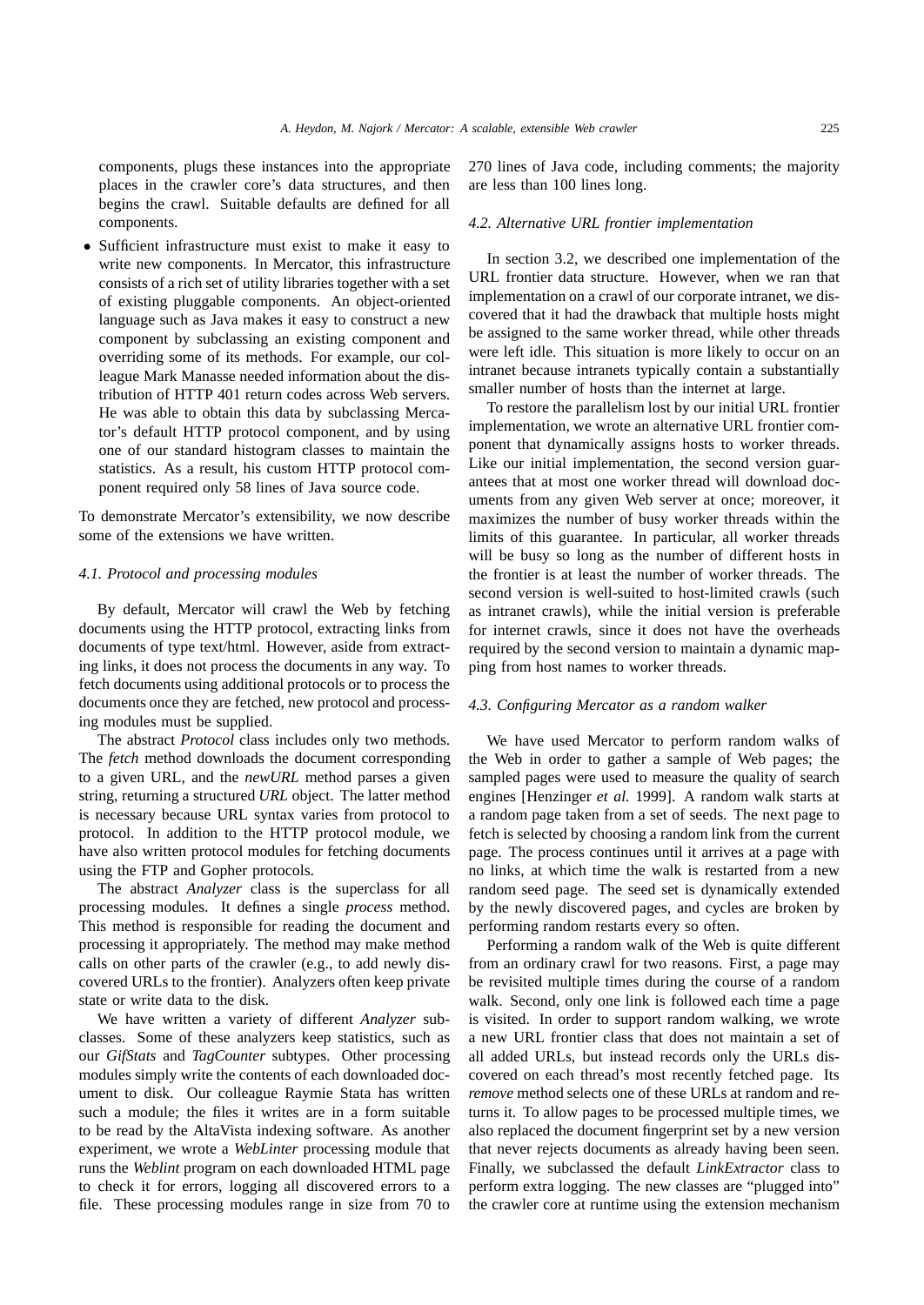described above. In total, the new classes required for random walking amount to 360 lines of Java source code.

#### **5. Crawler traps and other hazards**

In the course of our experiments, we had to overcome several pitfalls that would otherwise cause Mercator to download more documents than necessary. Although the Web contains a finite number of static documents (i.e., documents that are not generated on-the-fly), there are an infinite number of retrievable URLs. Three frequent causes of this inflation are URL aliases, session IDs embedded in URLs, and crawler traps. This section describes those problems and the techniques we use to avoid them.

## *5.1. URL aliases*

Two URLs are aliases for each other if they refer to the same content. There are four causes of URL aliases:

• *Host name aliases*

Host name aliases occur when multiple host names correspond to the same IP address. For example, the host names coke.com and cocacola.com both correspond to the host whose IP address is 208.134.241.178. Hence, every document served by that machine's Web server has at least three different URLs (one using each of the two host names, and one using the IP address). Before performing the URL-seen test, we canonicalize a host name by issuing a DNS request containing a CNAME ("canonical name") and an A ("addresses") query. We use the host's canonical name if one is returned; otherwise, we use the smallest returned IP address.

It should be mentioned that this technique may be too aggressive for some *virtual domains*. Many Internet service providers (ISPs) serve up multiple domains from the same Web server, using the "Host" header field of the HTTP request to recover the host portion of the URL. If an ISP does not provide distinct CNAME records for these virtual domains, URLs from these domains will be collapsed into the same host space by our canonicalization process.

• *Omitted port numbers*

If a port number is not specified in a URL, a protocolspecific default value is used. We therefore insert the default value, such as 80 in the case of HTTP, before performing the URL-seen test on it.

• *Alternative paths on the same host*

On a given host, there may be multiple paths to the same file. For example, the two URLs http://www. digital.com/index.html and http://www. digital.com/home.html both refer to the same file. One common cause of this phenomenon is the use of symbolic links within the server machine's file system.

• *Replication across different hosts*

Finally, multiple copies of a document may reside on different Web servers. Mirror sites are a common instance of this phenomenon, as are multiple Web servers that access the same shared file system.

In the latter two cases, we cannot avoid downloading duplicate documents. However, we do avoid processing all but the first copy by using the content-seen test described in section 3.5. During an eight-day crawl described in section 6 below, 8.5% of the documents we fetched were duplicates. Had we not performed the content-seen test, the number of unnecessary downloads would have been much higher, since we would have followed links from duplicate documents to other documents that are likely to be duplicates as well.

#### *5.2. Session IDs embedded in URLs*

To track the browsing behavior of their visitors, a number of Web sites embed dynamically-generated session identifiers within the links of returned pages. Session IDs create a potentially infinite set of URLs that refer to the same document. With the advent of cookies, the use of embedded session IDs has diminished, but they are still used, partly because most browsers have a facility for disabling cookies.

Embedded session IDs represent a special case of alternative paths on the same host as described in the previous section. Thus, Mercator's document fingerprinting technique prevents excessive downloading due to embedded session IDs, although it is not powerful enough to automatically detect and remove them.

#### *5.3. Crawler traps*

A *crawler trap* is a URL or set of URLs that cause a crawler to crawl indefinitely. Some crawler traps are unintentional. For example, a symbolic link within a file system can create a cycle. Other crawler traps are introduced intentionally. For example, people have written traps using CGI programs that dynamically generate an infinite Web of documents. The motivations behind such traps vary. Antispam traps are designed to catch crawlers used by "Internet marketeers" (better known as spammers) looking for e-mail addresses, while other sites use traps to catch search engine crawlers so as to boost their search ratings.

We know of no automatic technique for avoiding crawler traps. However, sites containing crawler traps are easily noticed due to the large number of documents discovered there. A human operator can verify the existence of a trap and manually exclude the site from the crawler's purview using the customizable URL filter described in section 3.6.

### **6. Results of an extended crawl**

This section reports on Mercator's performance during an eight-day crawl, and presents some statistics about the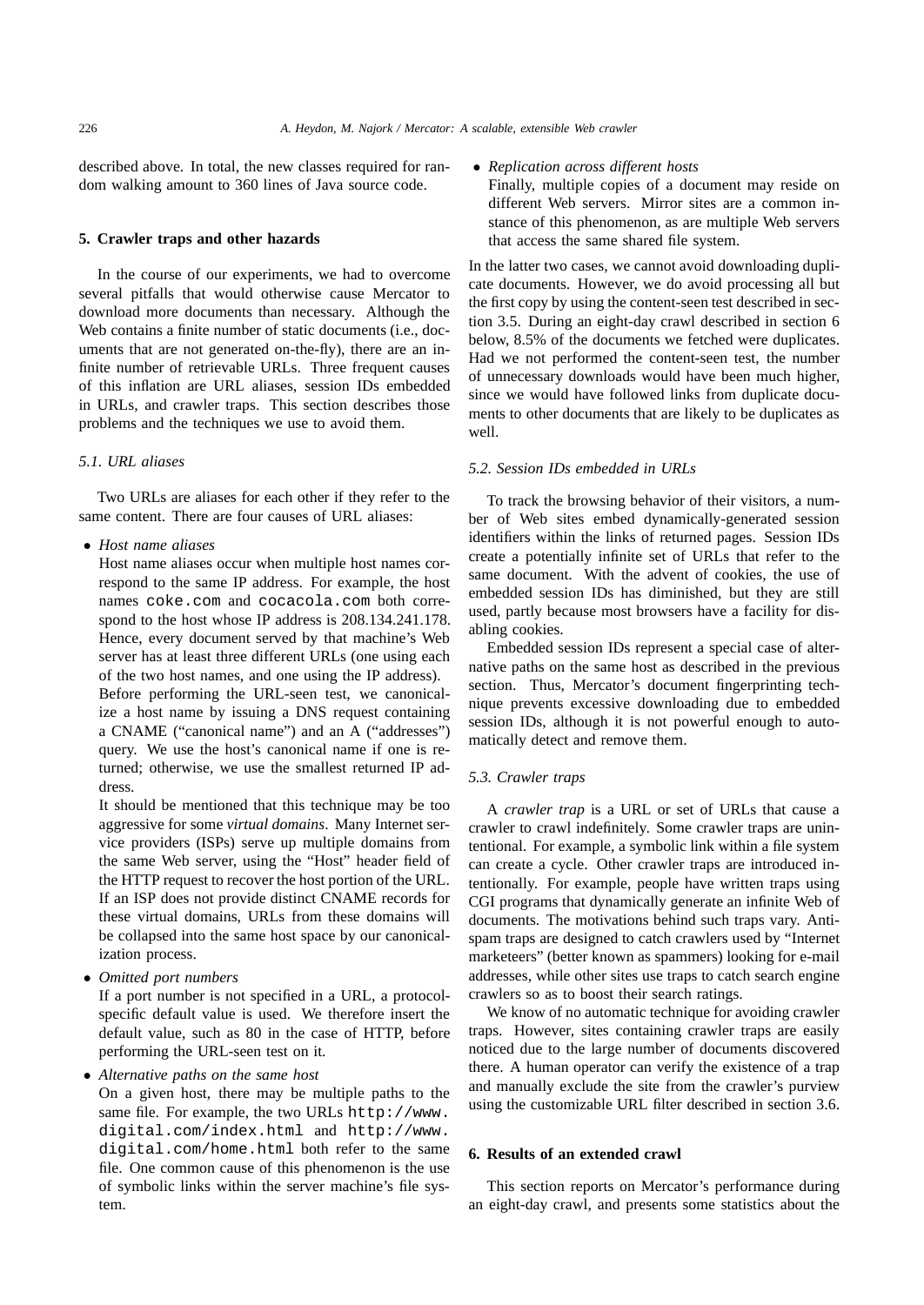Web collected during that crawl. In our analysis of Mercator's performance, we contrast it with the performance of the Google and Internet Archive crawlers. We make no attempt to adjust for different hardware configurations since the papers describing the two other crawlers do not contain enough information to do so. Our main intention in presenting this performance data is to convey the relative speeds of the various crawlers.

# *6.1. Performance*

Our production crawling machine is a Digital Ultimate Workstation with two 533 MHz Alpha processors, 2 GB of RAM, 118 GB of local disk, and a 100 Mbit/sec FDDI connection to the Internet. We run Mercator under *srcjava*, a Java runtime developed at our lab [Ghemawat]. Running on this platform, a Mercator crawl run in May 1999 made 77.4 million HTTP requests in 8 days, achieving an average download rate of 112 documents/sec and 1,682 KB/sec.

These numbers indicate that Mercator's performance compares favorably with that of the Google and the Internet Archive crawlers. The Google crawler is reported to have issued 26 million HTTP requests over 9 days, averaging 33.5 docs/sec and 200 KB/sec [Brin and Page 1998]. This crawl was performed using four machines running crawler processes, and at least one more machine running the other processes. The Internet Archive crawler, which also uses multiple crawler machines, is reported to fetch 4 million HTML docs/day, the average HTML page being 5 KB [Smith 1997]. This download rate is equivalent to 46.3 HTML docs/sec and 231 KB/sec. It is worth noting that Mercator fetches not only HTML pages, but documents of all other MIME types as well. This effect more than doubles the size of the average document downloaded by Mercator as compared to the other crawlers.

Achieving the performance numbers described above required considerable optimization work. In particular, we spent a fair amount of time overcoming performance limitations of the Java core libraries [Heydon and Najork 1999].

We used DCPI, the Digital Continuous Profiling Infrastructure [DCPI], to measure where Mercator spends CPU cycles. DCPI is a freely available tool that runs on Alpha platforms. It can be used to profile both the kernel and user-level processes, and it provides CPU cycle accounting at the granularity of processes, procedures, and individual instructions. We found that Mercator spends 37% of its cycles in JIT-compiled Java bytecode, 19% in the Java runtime, and 44% in the Unix kernel. The Mercator method accounting for the most cycles is the one that fingerprints the contents of downloaded documents (2.3% of all cycles).

#### *6.2. Selected Web statistics*

We now present statistics collected about the Web during the eight-day crawl described above.

One interesting statistic is the distribution of outcomes from HTTP requests. Roughly speaking, each URL removed from the frontier causes a single HTTP request.

Table 1 Relationship between the total number of URLs removed from the frontier and the total number of  $HTTP$  requests.

|              | and the total number of 111 II requests. |            |  |
|--------------|------------------------------------------|------------|--|
|              | No. of URLs removed                      | 76,732,515 |  |
| $\mathrm{+}$ | No. of robots.txt requests               | 3,675,634  |  |
|              | No. of excluded URLs                     | 3.050.768  |  |
| $=$          | No. of HTTP requests                     | 77,357,381 |  |

Table 2 Breakdown of HTTP status codes.

| Code | Meaning               | Number     | Percent |
|------|-----------------------|------------|---------|
| 200  | OК                    | 65,790,953 | 87.03%  |
| 404  | Not found             | 5.617.491  | 7.43%   |
| 302  | Moved temporarily     | 2.517.705  | 3.33%   |
| 301  | Moved permanently     | 842,875    | 1.12%   |
| 403  | Forbidden             | 322,042    | 0.43%   |
| 401  | Unauthorized          | 223,843    | 0.30%   |
| 500  | Internal server error | 83.744     | 0.11%   |
| 406  | Not acceptable        | 81,091     | 0.11%   |
| 400  | Bad request           | 65.159     | 0.09%   |
|      | Other                 | 48.628     | 0.06%   |
|      | Total                 | 75,593,531 | 100.0%  |

However, there are two wrinkles to that equation, both related to the Robots Exclusion Protocol [RobotsExclusion]. First, before fetching a document, Mercator has to verify whether it has been excluded from downloading the document by the target site's robots.txt file. If the appropriate robots.txt data is not in Mercator's cache (described in section 3.3), it must be downloaded, causing an extra HTTP request. Second, if the robots.txt file indicates that Mercator should not download the document, no HTTP request is made for the document. Table 1 relates the number of URLs removed from the frontier to the total number of HTTP requests.

1.8 million of the 77.4 million HTTP requests (2.3%) did not result in a response, either because the host could not be contacted or some other network failure occurred. Table 2 gives a breakdown of the HTTP status codes for the remaining 75.6 million requests. We were somewhat surprised at the relatively low number of 404 status codes; we had expected to discover a higher percentage of broken links.

Of the 65.8 million documents that were successfully downloaded, 80% were between 1 K and 32 K bytes in size. Figure 2 is a histogram showing the document size distribution. In this figure, the documents are distributed over 21 bins labeled with exponentially increasing document sizes; a document of size  $n$  is placed in the rightmost bin with a label not greater than  $n$ .

According to our content-seen test, 8.5% of the successful HTTP requests (i.e., those with status code 200) were duplicates<sup>1</sup>. Of the 60 million unique documents that were successfully downloaded, the vast majority were HTML pages, followed in popularity by GIF and JPEG images.

<sup>&</sup>lt;sup>1</sup> This figure ignores the successful HTTP requests that were required to fetch robots.txt files.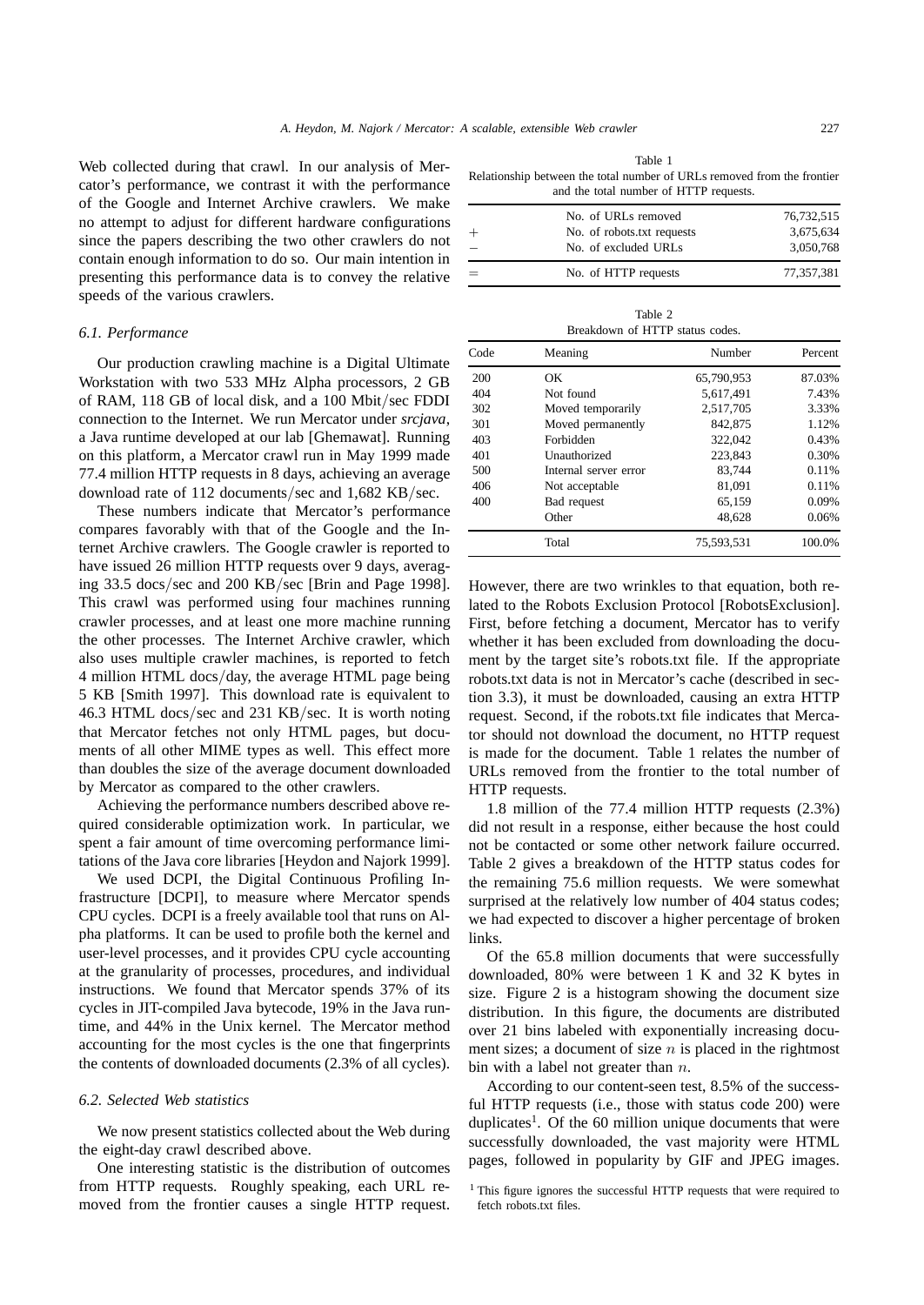228 *A. Heydon, M. Najork / Mercator: A scalable, extensible Web crawler*



Figure 2. Histogram of the sizes of successfully downloaded documents.

Table 3 Distribution of MIME types.

| MIME type              | Number     | Percent |
|------------------------|------------|---------|
| text/html              | 41.490.044 | 69.2%   |
| image/gif              | 10.729.326 | 17.9%   |
| image/jpeg             | 4,846,257  | 8.1%    |
| text/plain             | 869,911    | 1.5%    |
| application/pdf        | 540.656    | 0.9%    |
| audio/x-pn-realaudio   | 269.384    | 0.4%    |
| application/zip        | 213,089    | 0.4%    |
| application/postscript | 159,869    | 0.3%    |
| other                  | 829.410    | 1.4%    |
| Total                  | 59.947.946 | 100.0%  |

Table 3 shows the distribution of the most popular MIME types.

#### **7. Conclusions**

Scalable Web crawlers are an important component of many Web services, but they have not been very well documented in the literature. Building a scalable crawler is a non-trivial endeavor because the data manipulated by the crawler is too big to fit entirely in memory, so there are performance issues relating to how to balance the use of disk and memory. This paper has enumerated the main components required in any scalable crawler, and it has discussed design alternatives for those components.

In particular, the paper described Mercator, an extensible, scalable crawler written entirely in Java. Mercator's design features a crawler core for handling the main crawling tasks, and extensibility through protocol and processing modules. Users may supply new modules for performing customized crawling tasks. We have used Mercator for a variety of purposes, including performing random walks on the Web, crawling our corporate intranet, and collecting statistics about the Web at large.

Although our use of Java as an implementation language was somewhat controversial when we began the project, we have not regretted the choice. Java's combination of features – including threads, garbage collection, objects, and exceptions – made our implementation easier and more elegant. Moreover, when run under a high-quality Java runtime, Mercator's performance compares well to other

Web crawlers for which performance numbers have been published.

Mercator's scalability design has worked well. It is easy to configure the crawler for varying memory footprints. For example, we have run it on machines with memory sizes ranging from 128 MB to 2 GB. The ability to configure Mercator for a wide variety of hardware platforms makes it possible to select the most cost-effective platform for any given crawling task.

Mercator's extensibility features have also been successful. As mentioned above, we have been able to adapt Mercator to a variety of crawling tasks, and as stated earlier, the new code was typically quite small (tens to hundreds of lines). Java's dynamic class loading support meshes well with Mercator's extensibility requirements, and its objectoriented nature makes it easy to write variations of existing modules using subclassing. Writing new modules is also simplified by providing a range of general-purpose reusable classes, such as classes for recording histograms and other statistics.

Mercator is scheduled to be included in the next version of the *AltaVista Search Intranet* product [AltaVista], a version of the AltaVista software sold mostly to corporate clients who use it to crawl and index their intranets.

### **Acknowledgements**

Thanks to Sanjay Ghemawat for providing the highperformance Java runtime we use for our crawls.

#### **References**

AltaVista, "AltaVista Software Search Intranet Home Page,"

- altavista.software.digital.com/search/intranet. BIND, "Berkeley Internet Name Domain (BIND),"
- www.isc.org/bind.html. Bloom, B. (1970), "Space/Time Trade-Offs in Hash Coding with Allowable Errors," *Communications of the ACM 13*, 7, 422–426.
- Brin, S. and L. Page (1998), "The Anatomy of a Large-Scale Hypertextual Web Search Engine," In *Proceedings of the Seventh International World Wide Web Conference*, pp. 107–117.
- Broder, A. (1993), "Some Applications of Rabin's Fingerprinting Method," In *Sequences II: Methods in Communications, Security, and Computer Science*, R. Capocelli, A. De Santis, and U. Vaccaro, Eds., Springer-Verlag, pp. 143–152.